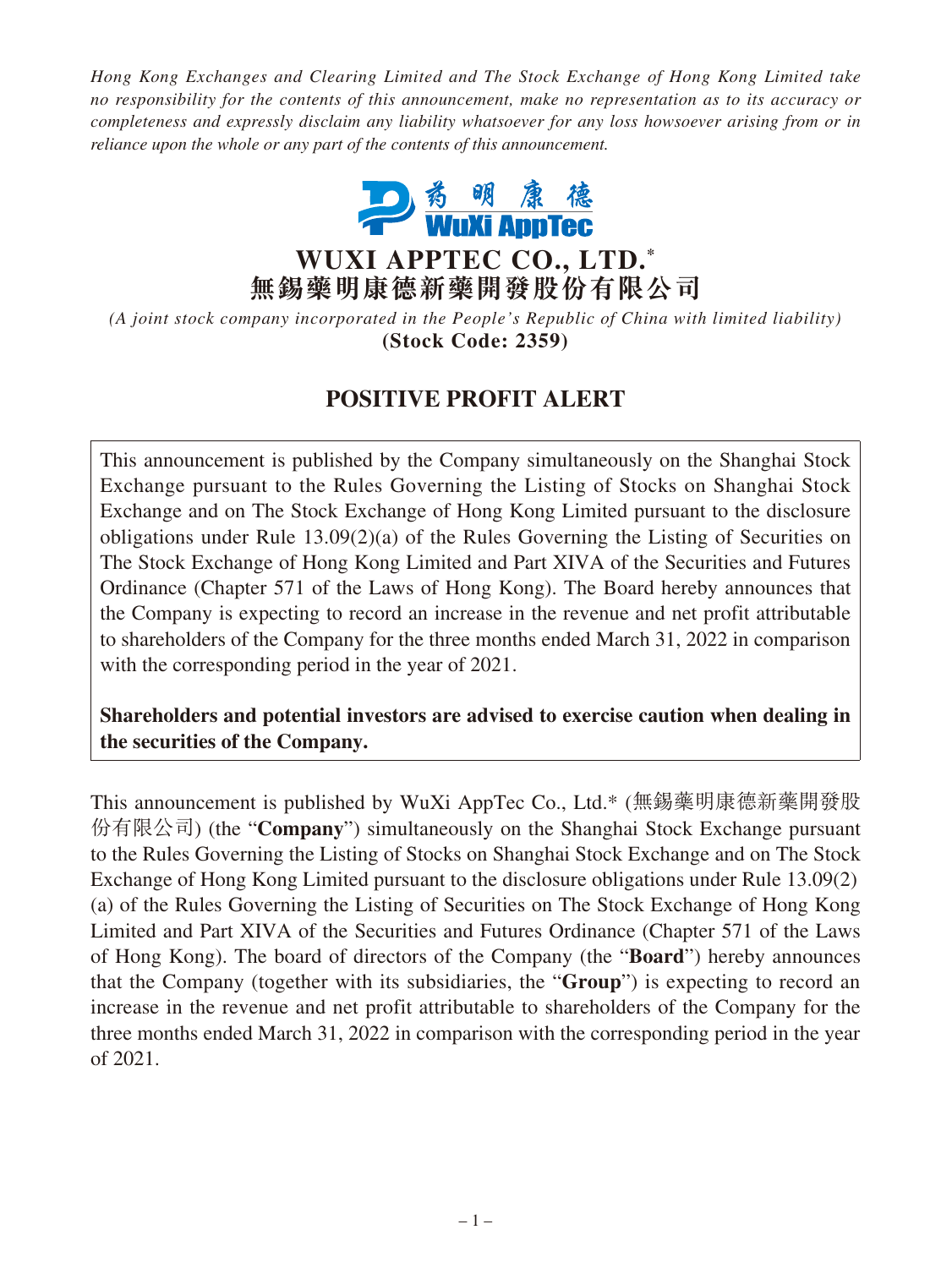Details of and the reasons for such estimated increase are set out below.

### **Important Notice:**

- 1. The revenue of the Company was estimated to be approximately RMB8,474.4193 million for the first quarter of 2022, representing a year-over-year increase of approximately 71.18% compared with RMB4,950.4796 million for the first quarter of 2021.
- 2. The net profit attributable to shareholders of the Company was estimated to be approximately RMB1,642.9473 million for the first quarter of 2022, representing a year-over-year increase of approximately 9.54% compared with RMB1,499.8054 million for the first quarter of 2021, and the basic earnings per share is estimated to be approximately RMB0.56 for the first quarter of 2022, representing a year-overyear increase of approximately 7.69% compared with RMB0.52 for the first quarter of 2021. The increase in net profit attributable to shareholders of the Company and the basic earnings per share for the first quarter of 2022 was primarily impacted by fair value changes in and investment gains of the investment portfolios of the Company (it was estimated that a net loss of approximately RMB178.9180 million for the first quarter of 2022 will be recorded, as compared to a net gain of RMB1,062.5342 million in the first quarter of 2021).
- 3. The net profit attributable to shareholders of the Company after deducting the non-recurring profit or loss was estimated to be approximately RMB1,714.1449 million for the first quarter of 2022, representing a year-over-year increase of approximately 106.52% compared with RMB830.0085 million for the first quarter of 2021.
- 4. The adjusted non-IFRS net profit attributable to shareholders of the Company was estimated to be approximately RMB2,052.6454 million for the first quarter of 2022, representing a year-over-year increase of approximately 85.82% compared with RMB1,104.6680 million for the first quarter of 2021.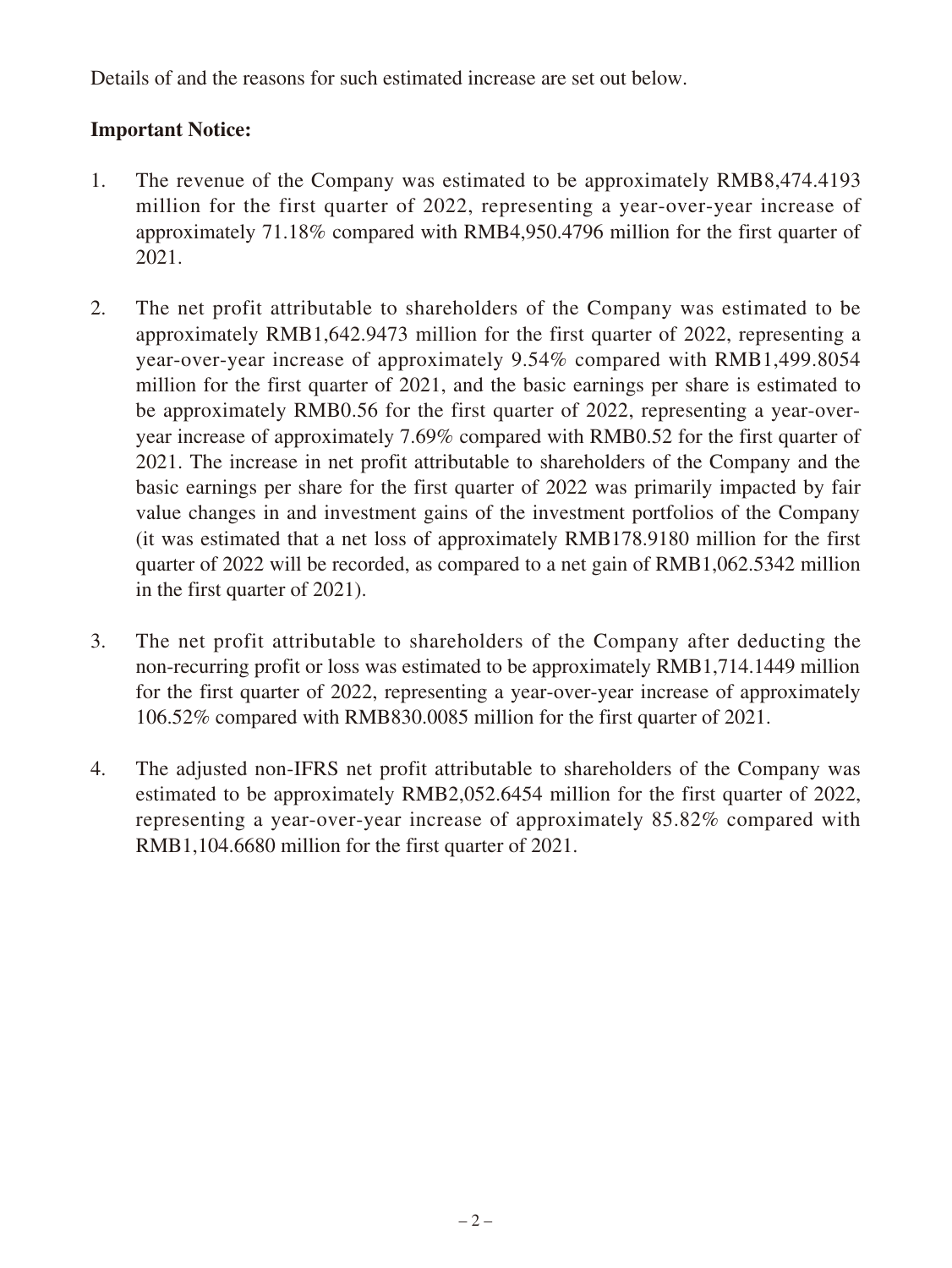### **I. ESTIMATED RESULTS FOR THE CURRENT PERIOD**

#### **(1) Period to which the estimated results apply**

January 1, 2022 to March 31, 2022.

#### **(2) Estimated Results for the Current Period**

- 1. Based on the preliminary calculation by the finance department of the Company, the revenue of the Company was estimated to be approximately RMB8,474.4193 million for the first quarter of 2022, representing a year-over-year increase of approximately 71.18% compared with RMB4,950.4796 million for the first quarter of 2021.
- 2. The net profit attributable to shareholders of the Company was estimated to be approximately RMB1,642.9473 million for the first quarter of 2022, representing a year-over-year increase of approximately 9.54% compared with RMB1,499.8054 million for the first quarter of 2021, and the basic earnings per share is estimated to be approximately RMB0.56 for the first quarter of 2022, representing a year-over-year increase of approximately 7.69% compared with RMB0.52 for the first quarter of 2021. The increase in net profit attributable to shareholders of the Company and the basic earnings per share for the first quarter of 2022 was primarily impacted by fair value changes in and investment gains of the investment portfolios of the Company (it was estimated that a net loss of approximately RMB178.9180 million for the first quarter of 2022 will be recorded, as compared to a net gain of RMB1,062.5342 million in the first quarter of 2021).
- 3. The net profit attributable to shareholders of the Company after deducting the non-recurring profit or loss was estimated to be approximately RMB1,714.1449 million for the first quarter of 2022, representing a year-over-year increase of approximately 106.52% compared with RMB830.0085 million for the first quarter of 2021.
- 4. The adjusted non-IFRS net profit attributable to shareholders of the Company was estimated to be approximately RMB2,052.6454 million for the first quarter of 2022, representing a year-over-year increase of approximately 85.82% compared with RMB1,104.6680 million for the first quarter of 2021.
- **(3) The estimated operating results have not been audited by a certified public accountant.**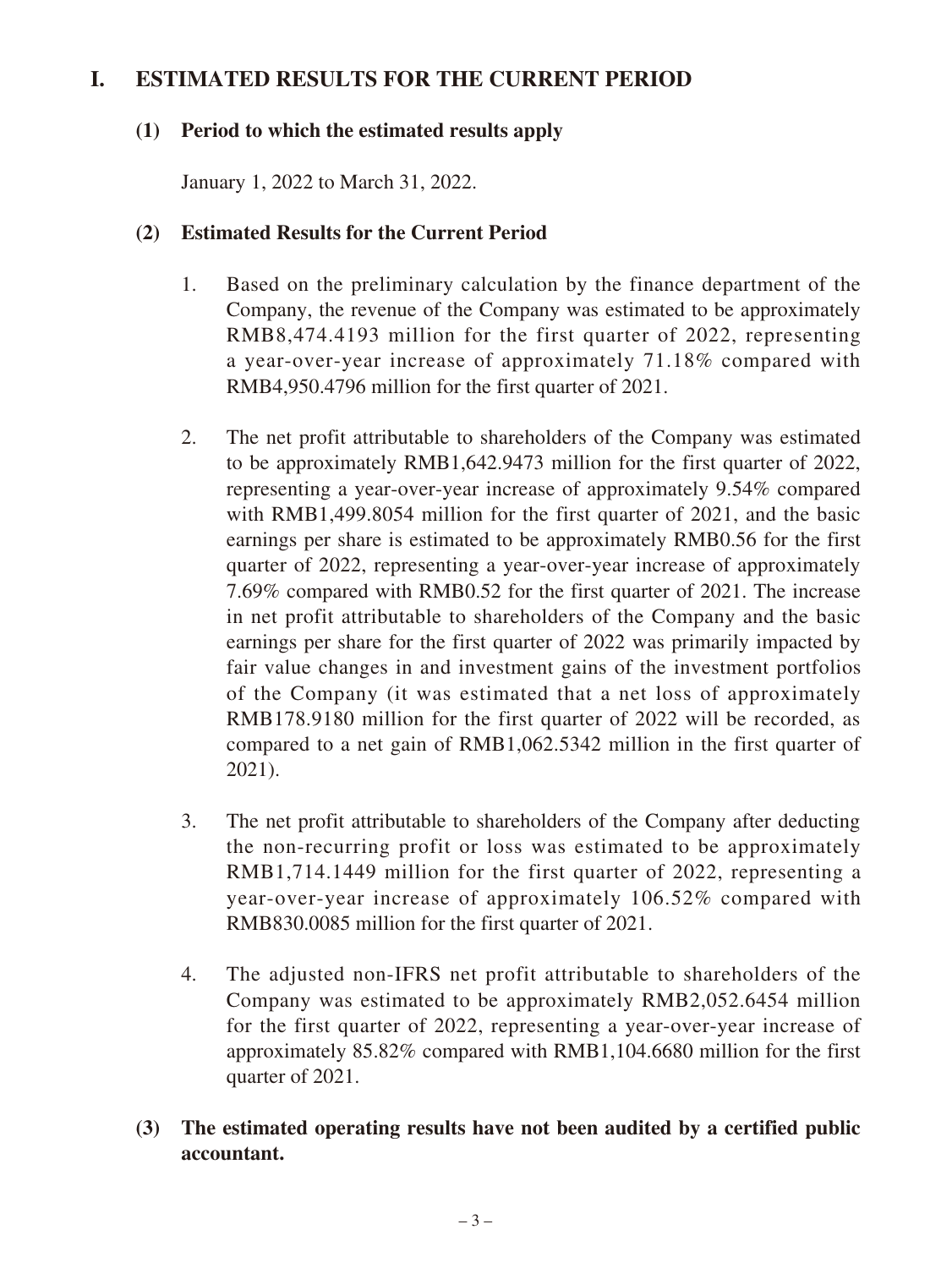# **II. RESULTS OF THE CORRESPONDING PERIOD IN THE YEAR OF 2021**

- (1) Revenue of the Company: RMB4,950.4796 million. Net profit attributable to the shareholders of the Company: RMB1,499.8054 million. Net profit attributable to the shareholders of the Company after deducting the non-recurring profit or loss: RMB830.0085 million.
- (2) Basic earnings per share: RMB0.62. (The Company implemented the 2020 profit distribution and capitalization of reserve in 2021, with 2 new shares being issued for every 10 existing shares. According to the total issued share capital of the Company as at March 31, 2021 after the capitalization issue, the basic earnings per share for the first quarter of 2021 was adjusted to RMB0.52).

### **III. MAIN REASONS FOR THE ESTIMATED GROWTH IN RESULTS FOR THE CURRENT PERIOD**

- 1. The revenue of the Company for the first quarter of 2022 was estimated to record a year-over-year increase of approximately 71.18%, which is higher than the estimated 65% to 68% revenue increase of the first quarter of 2022 as disclosed in the announcement of the Company dated March 9, 2022 in relation to its major operating results from January 2022 to February 2022. The increase in revenue, net of foreign exchange effects and calculated using the constant exchange rate, is estimated to be approximately 78.47%. In response to the continuous and uncertain pandemic, the Company launched a business continuity plan in a timely manner to ensure stable production and operation on an ongoing basis so that customers' needs and timely delivery of orders can be fulfilled. These efforts will further empower global customers and benefit patients around the world.
- 2. The net profit attributable to shareholders of the Company for the first quarter of 2022 was estimated to record a year-over-year increase of approximately 9.54%, and the basic earnings per share for the first quarter of 2022 was estimated to record a year-over-year increase of approximately 7.69%, which were primarily impacted by fair value changes in and investment gains of the investment portfolios of the Company. It was estimated that a net loss of approximately RMB178.9180 million for the first quarter of 2022 will be recorded, as compared to a net gain of RMB1,062.5342 million in the first quarter of 2021, representing an estimated decrease in the effect on the total profit by approximately RMB1,241.4522 million.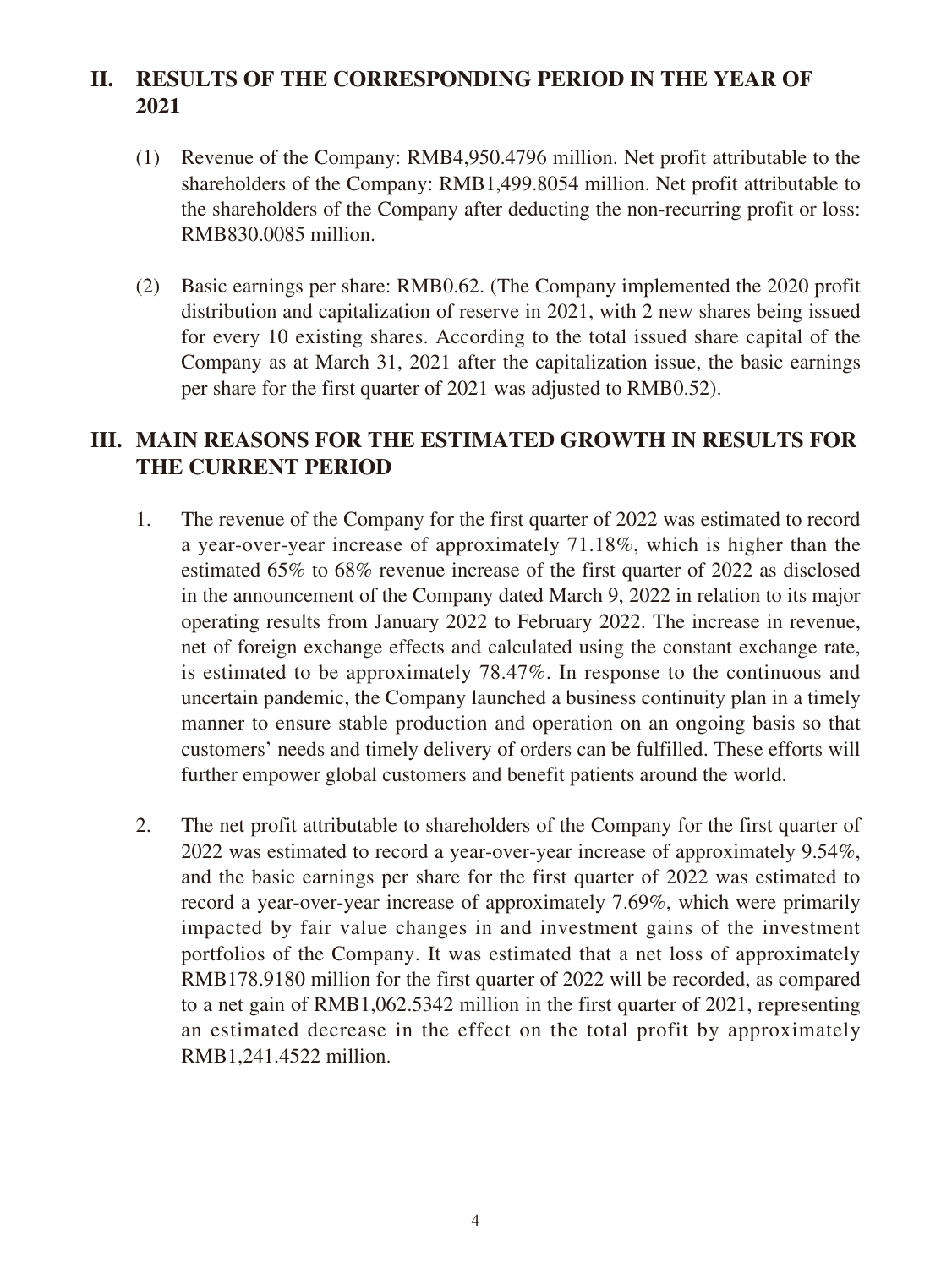- 3. The net profit attributable to shareholders of the Company after deducting the non-recurring profit or loss for the first quarter of 2022 was estimated to record a year-over-year increase of approximately 106.52%. The reduction in the effect of items of non-recurring profit or loss on the total profit for the first quarter of 2022 as compared to the first quarter of 2021 is primarily impacted by fair value changes in and investment gains of the investment portfolios of the Company. On the other hand, the changes in fair value of the non-cash carrying amount of the derivative component of H share convertible bonds of the Company for the first quarter of 2022 was estimated to be a net gain of approximately RMB82.7947 million, representing an estimated turn around of approximately RMB533.8855 million as compared to the net loss of RMB451.0908 million in the first quarter of 2021.
- 4. The adjusted non-IFRS net profit attributable to shareholders of the Company for the first quarter of 2022 was estimated to record a year-over-year increase of approximately 85.82%. The Company further raised its production utilization rate and substantially improved its economy of scale through continuous optimization of operating efficiency. The increases in net profit attributable to shareholders of the Company after deducting non-recurring gain or loss items and adjusted non-IFRS net profit attributable to shareholders of the Company for the first quarter of 2022 significantly outpaced the increase in revenue. The Company believes that adjusted financial indicators are useful for understanding and assessing its business performance and operation trends.

### **IV. RISK WARNING**

There are no significant uncertainties pertaining to the Company identified as at the date of this announcement which may affect the accuracy of the estimated results.

## **V. OTHER INFORMATION**

The Board would like to remind the investors that the above estimated results of the Company for the three months ended March 31, 2022 were prepared based on preliminary accounting information only. Please refer to the 2022 first quarterly report of the Company to be published subsequently for the finalized financial figures. Investors are advised to pay attention to any associated investment risks.